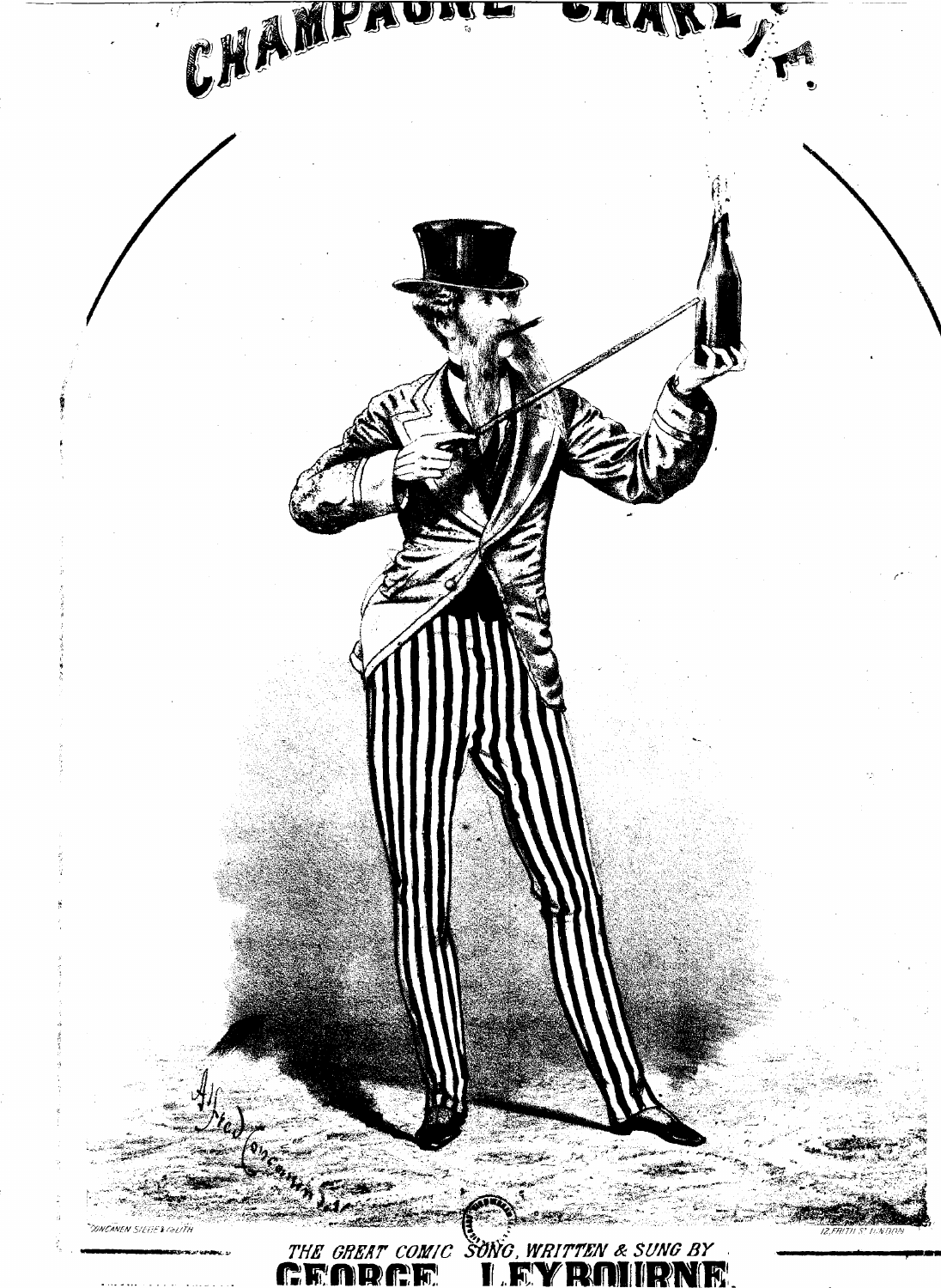WRITTEN BY GEORGE LEYBOURNE.

COMPOSED BY ALFRED LEE.

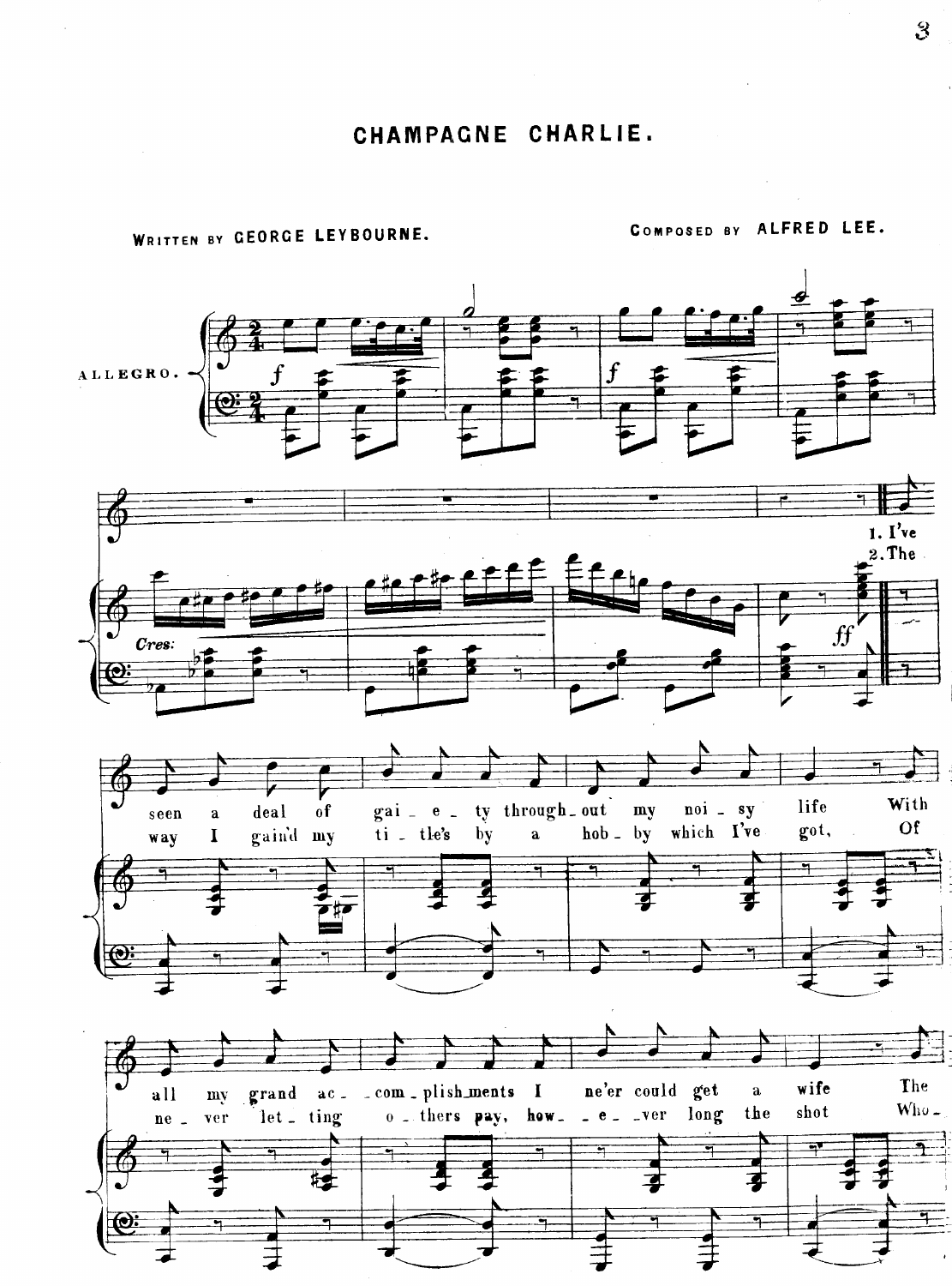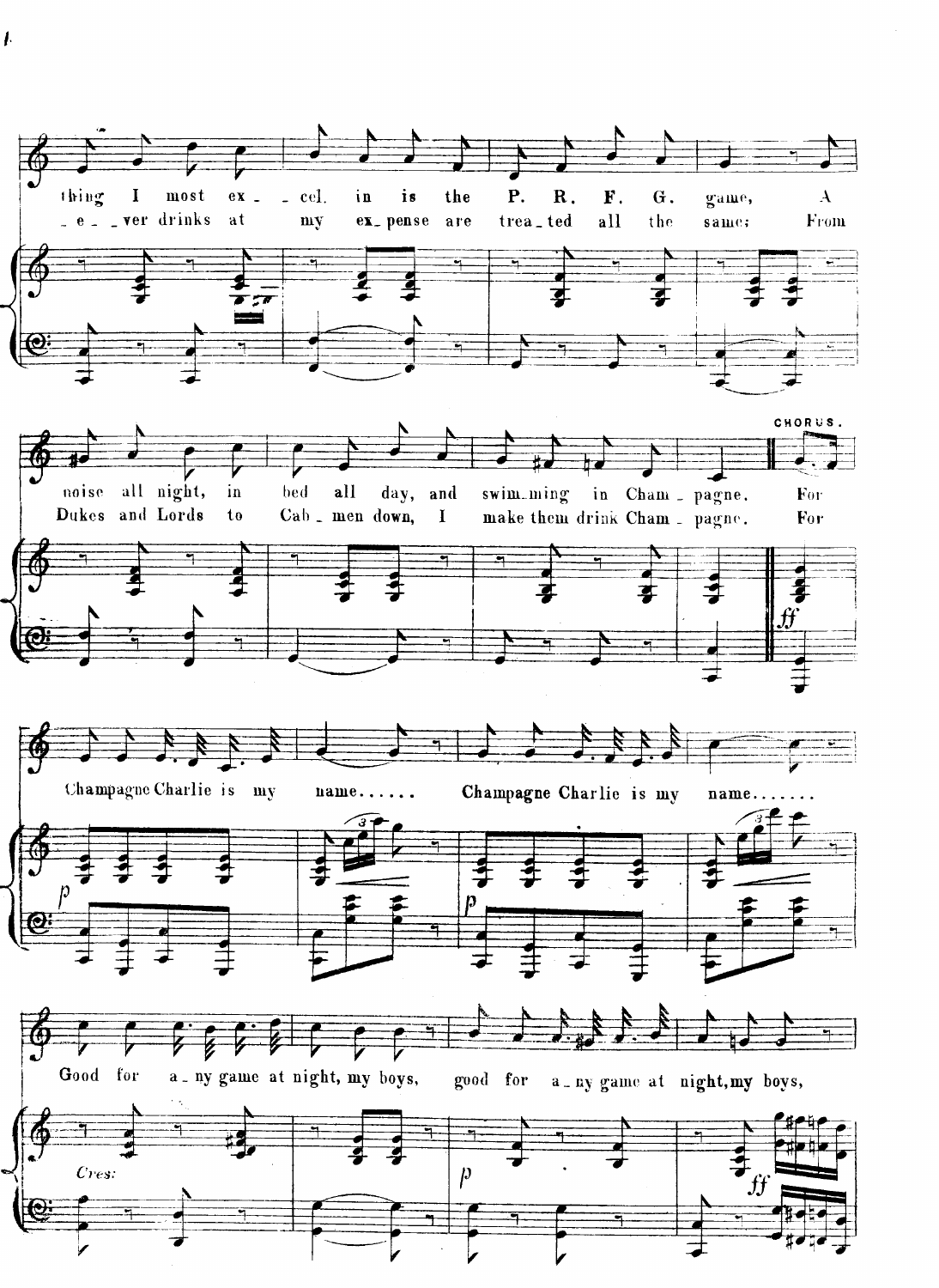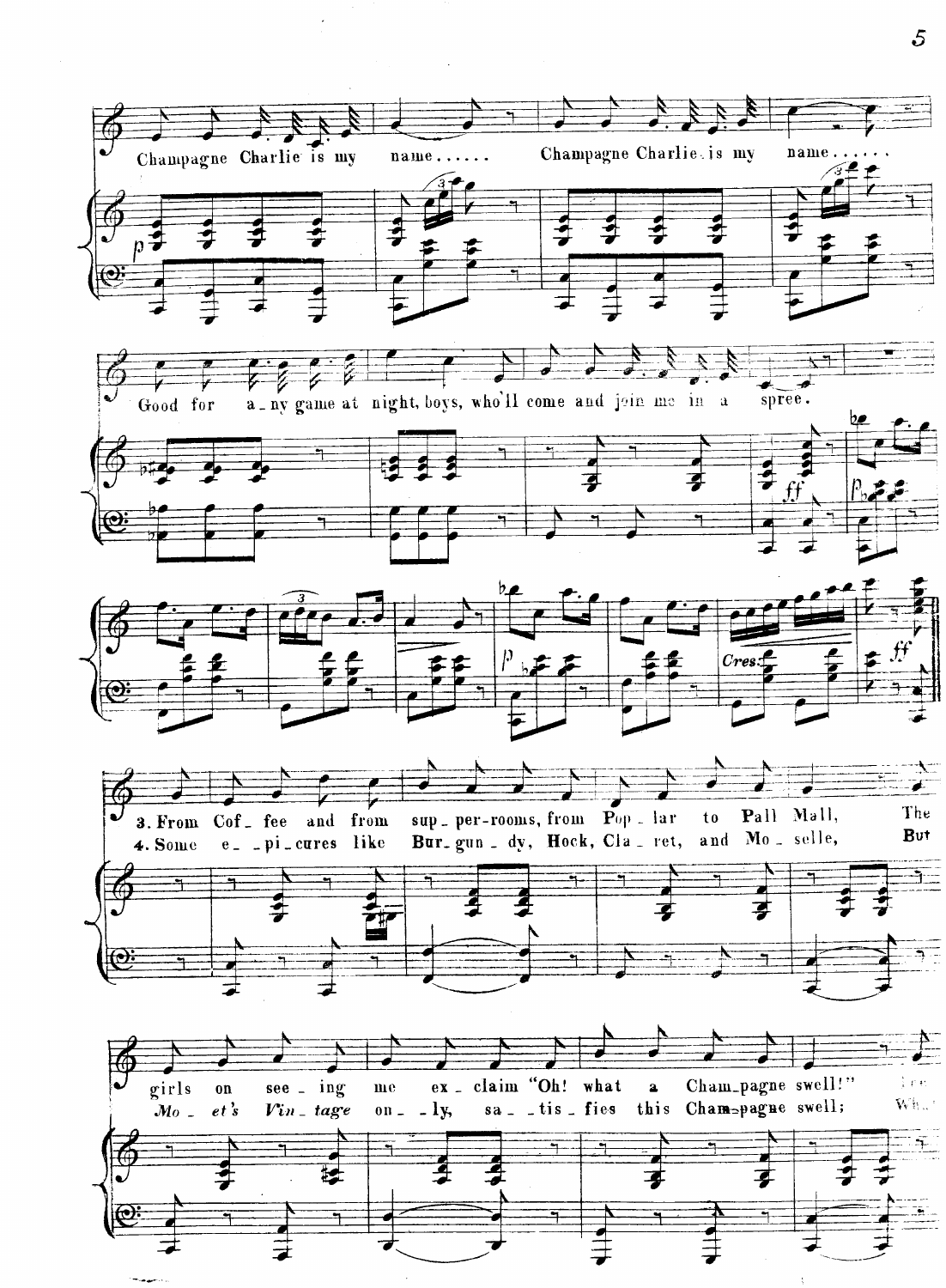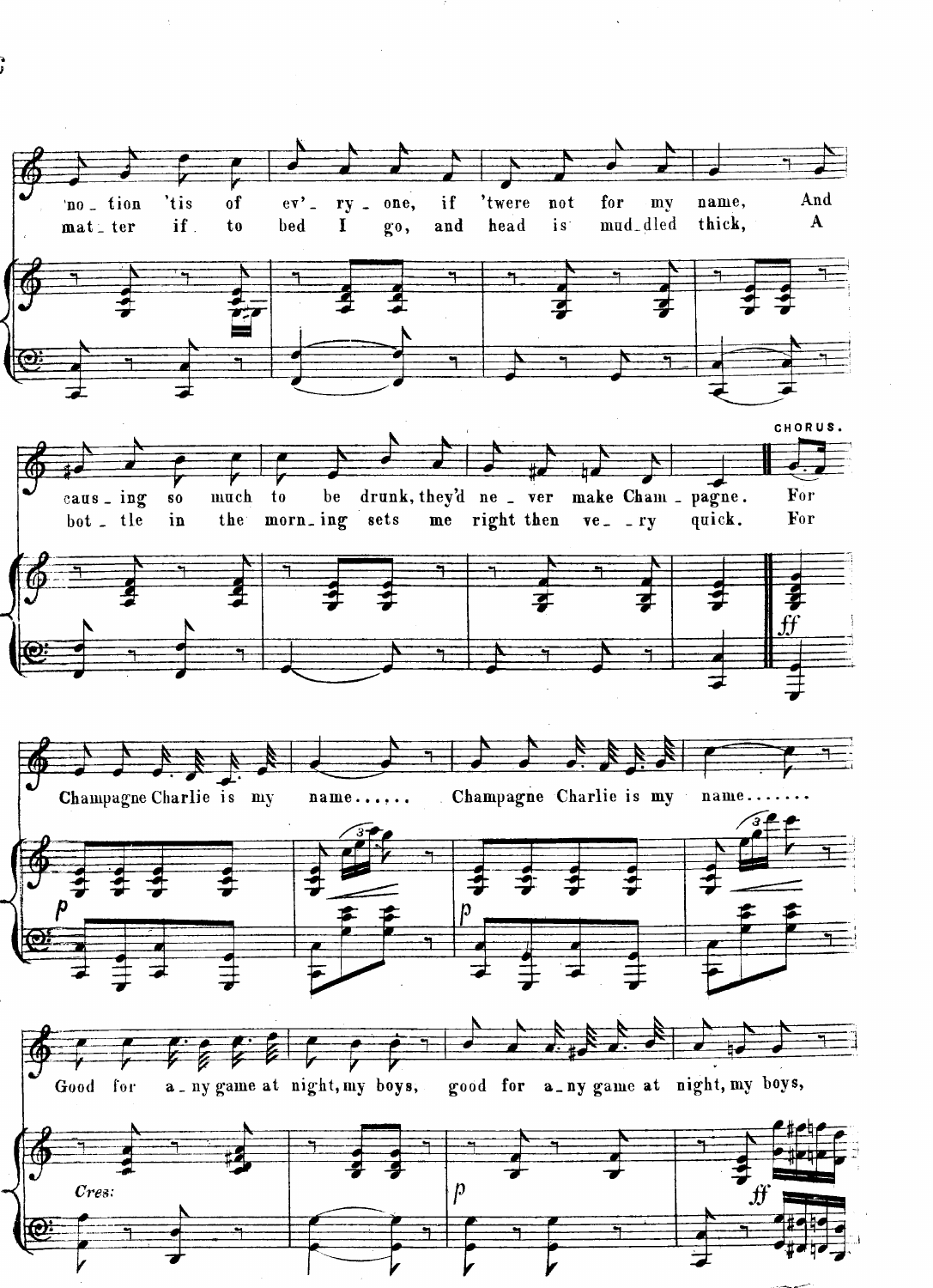

Perhaps you fancy what I say is nothing else but chaff, And only done, like other songs, to merely raise a laugh; To prove that I am not in jest each man a bottle of Cham I'll stand fizz round yes that I will, and stand it., like a Lamb. Champagne Charlie &c.

 $\overline{7}$